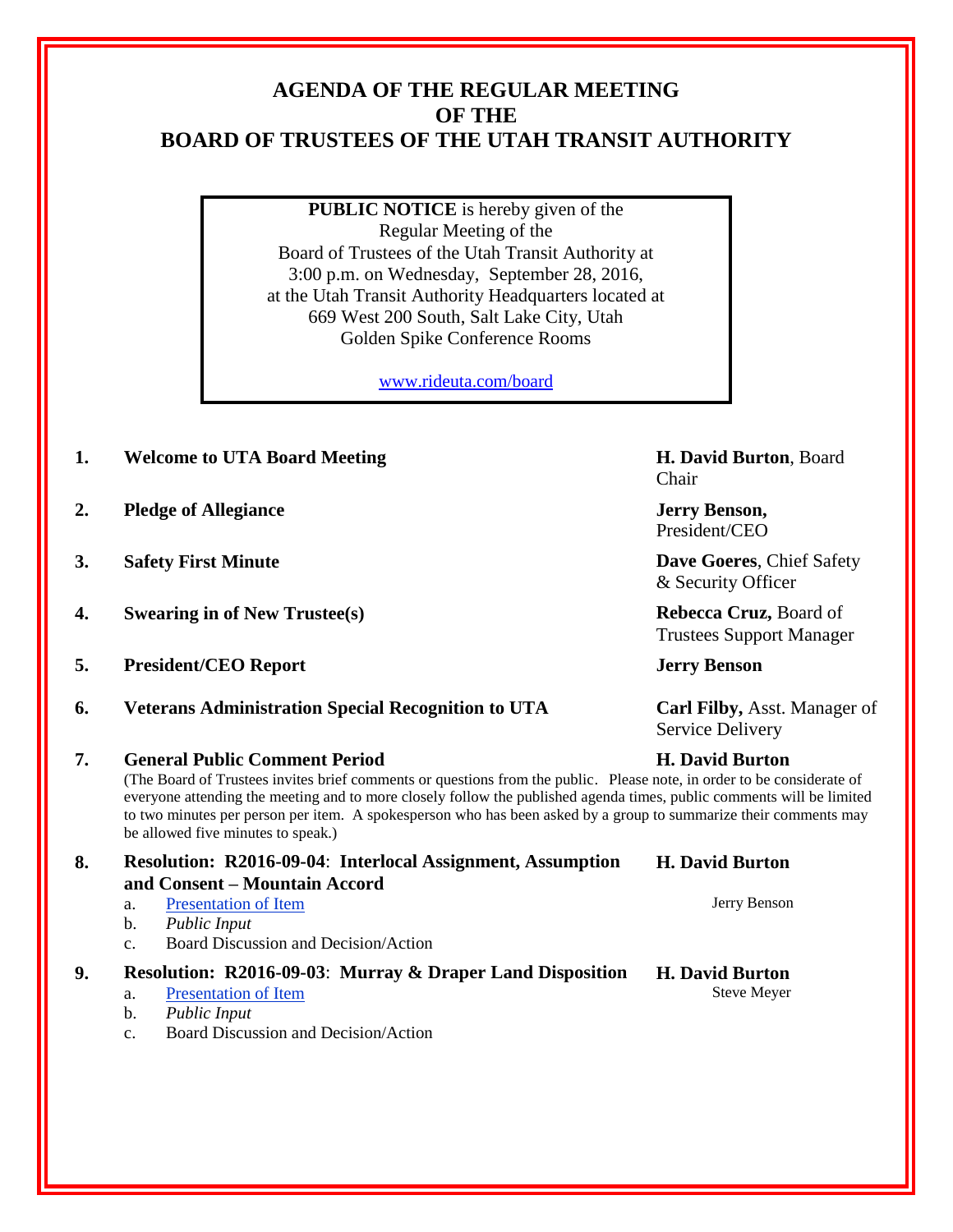| 10. | <b>Closed Session</b><br><b>H. David Burton</b><br>Discussion of the Purchase, Exchange, Lease or sale of Real Property when Public Discussion would<br>a.<br>Prevent the Authority from Completing the Transaction on the Best Possible Terms.<br>Strategy Session to Discuss the Character, Professional Competence, Physical or Mental Health of an<br>b.<br>Individual.<br>Strategy Session to Discuss Collective Bargaining.<br>c.<br>Strategy Session to Discuss Pending or Reasonably Imminent Litigation.<br>$\mathbf{d}$ . |                                                    |
|-----|-------------------------------------------------------------------------------------------------------------------------------------------------------------------------------------------------------------------------------------------------------------------------------------------------------------------------------------------------------------------------------------------------------------------------------------------------------------------------------------------------------------------------------------|----------------------------------------------------|
| 11. | <b>Action Taken Regarding Matters Discussed in Closed Session</b>                                                                                                                                                                                                                                                                                                                                                                                                                                                                   | H. David Burton                                    |
| 12. | <b>Item(s) for Consent</b><br>Approval of August 24, 2016 Meeting Report<br>a.<br>Approval of August 31, 2016 Meeting Report<br>b.<br><b>UTA Annual Property Report</b><br>c.<br><b>Monthly Financial Reports (July)</b><br>d.                                                                                                                                                                                                                                                                                                      | <b>H. David Burton</b>                             |
| 13. | <b>Presentations/Informational Items</b><br><b>Annual Regional Transit Equity Analysis</b><br>a.<br><b>UTA Board Goals</b><br>b.                                                                                                                                                                                                                                                                                                                                                                                                    | <b>H. David Burton</b><br>Matt Sibul<br>Matt Sibul |
| 14. | <b>Other Business</b><br>R2016-09-01 Approval & Ratification of Sandy Phase 4 Property<br>a.<br><b>Disposition</b><br>R2016-09-02: Approval & Ratification of South Jordan Hotel<br>b.<br><b>Property Disposition</b><br>Future Board Meetings Agenda Discussion<br>c.                                                                                                                                                                                                                                                              | <b>H. David Burton</b>                             |
| 15. | <b>Election of Board Officers</b><br><b>Election of Board Chair</b><br>a.<br>Presentation of Item<br><b>Public Input</b><br>Board Discussion and Decision/Action                                                                                                                                                                                                                                                                                                                                                                    | <b>H. David Burton</b>                             |
|     | $\mathbf b$ .<br>Election of Board Vice Chair(s)<br>Presentation of Item<br>Public Input<br>Board Discussion and Decision/Action                                                                                                                                                                                                                                                                                                                                                                                                    |                                                    |
| 16. | <b>Adjourn</b>                                                                                                                                                                                                                                                                                                                                                                                                                                                                                                                      | <b>H. David Burton</b>                             |
|     | Contact Regarding this Agenda:                                                                                                                                                                                                                                                                                                                                                                                                                                                                                                      |                                                    |

## **The Board Mission Statement**

*Rebecca Cruz, Board of Trustees Support Manager*

*Utah Transit Authority*

*801-287-2580 [rcruz@rideuta.com](mailto:rcruz@rideuta.com)*

> *Utah Transit Authority strengthens and connects communities thereby enabling individuals to pursue a fuller life with greater ease and convenience by leading through partnering, planning, and wise investment of physical, economic, and human resources.*